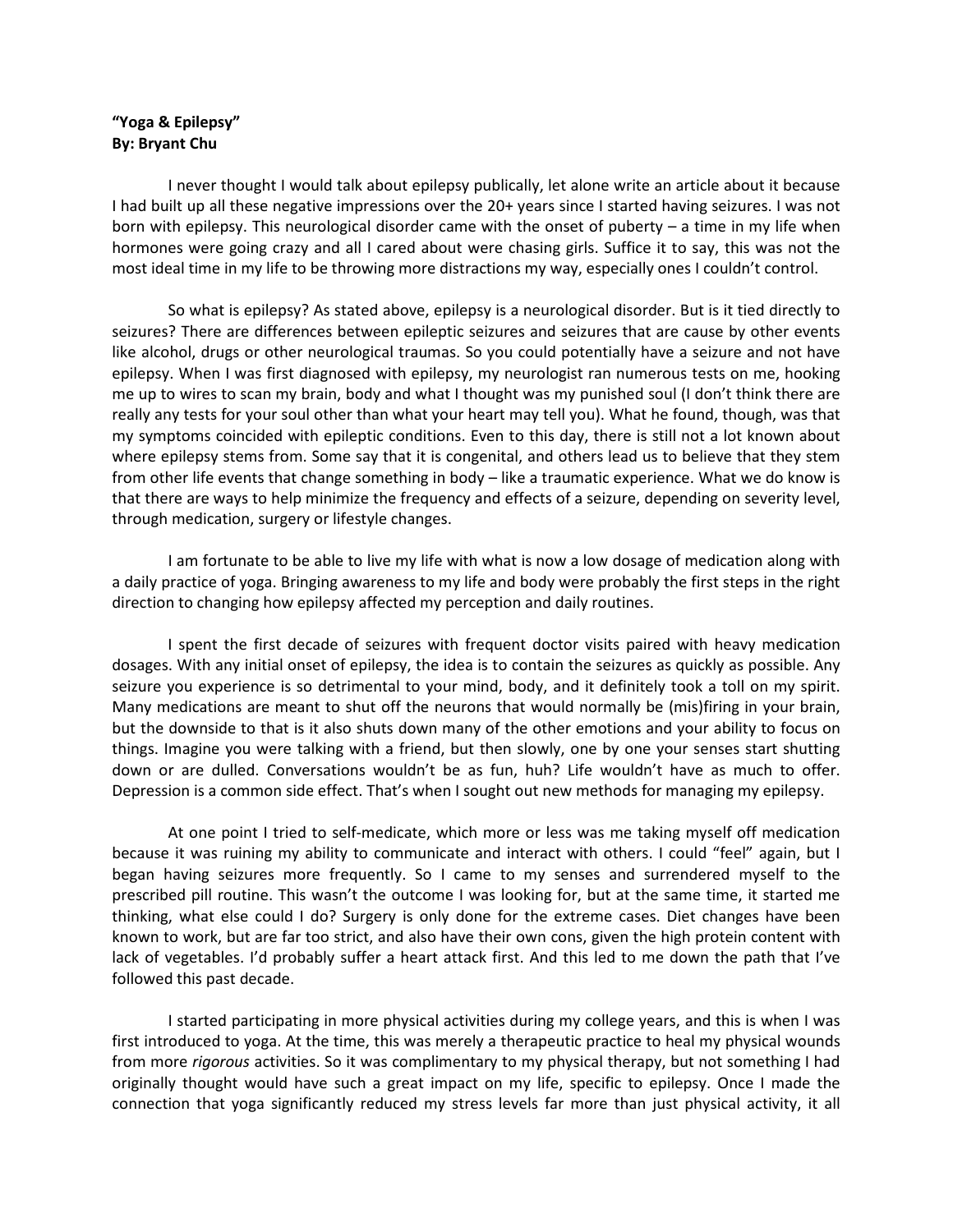made sense. You know how you can get a runner's high? This wasn't it. Tying my breath to mindful and slow movement forced me to focus my attention on one thing at a time. When you are running or cycling you go on autopilot and just churn out energy. Endorphins are made, and you're generally happy. Yes, you can bliss out on yoga, but to achieve true bliss takes lifetimes of practice. Nonetheless yoga forced me to slow down and pay more attention to my body's needs.

I found the following:

- More body awareness As I moved with more intention, I no longer was just moving for the sake of moving; I was able to engage my body in micro-movements, so subtle that only I could feel them; not even visible.
- Mindfulness  $-1$  learned where my edge was. I've always had a habit (or my ego has had a habit) of pushing myself past my edge, which ultimately led to injury. I pulled back the intensity, and found smarter ways to practice. This gave me a lot more endurance in mind and body.
- Acceptance I've never been really comfortable with the idea of epilepsy. Yoga, though taught me to accept my physical limitations during practice. The journey itself was more important than the cool looking pose. Learning how to overcome my lack of flexibility or strength really showed me how to let go of the idea of being able to control my seizures, therefore showing me how to accept that this was the journey of growth I was on – still on…

Yoga is unique in that it can be practiced in so many different ways. Maybe you have explored the eight limbs of yoga. In particular, I tend to routinely practice:

- Asana Physical practice of yoga
- Pranayama Breath practice of yoga
- Meditation Mental practice of yoga

These three limbs allow me to do a few things. Somatic therapy is a very powerful tool, which should be done carefully. By incorporating a focused asana practice tied to breath, you are able to release and expose mental blocks that you've created over your lifetime. This could root anywhere from your childhood experiences to more recent ones. The release of these mental stresses, manifesting themselves in physical form, can be extremely scary if you are not prepared for them or do not have the right support from a teacher or therapist. These same practices can be used to release mental blocks associated with epilepsy. Imagine your brain is creating a lot of energy (due to epilepsy) and that prana flows through your body. If your body isn't prepared to release that energy because your chakras (focused energy knots in your body) are closed off, you'll experience seizure-like symptoms: shaking or tightened muscles. But if you can work on opening your chakras, you now have an exit point for your *spare* prana to escape.

To understand how things influence the likelihood of having a seizure, see this diagram: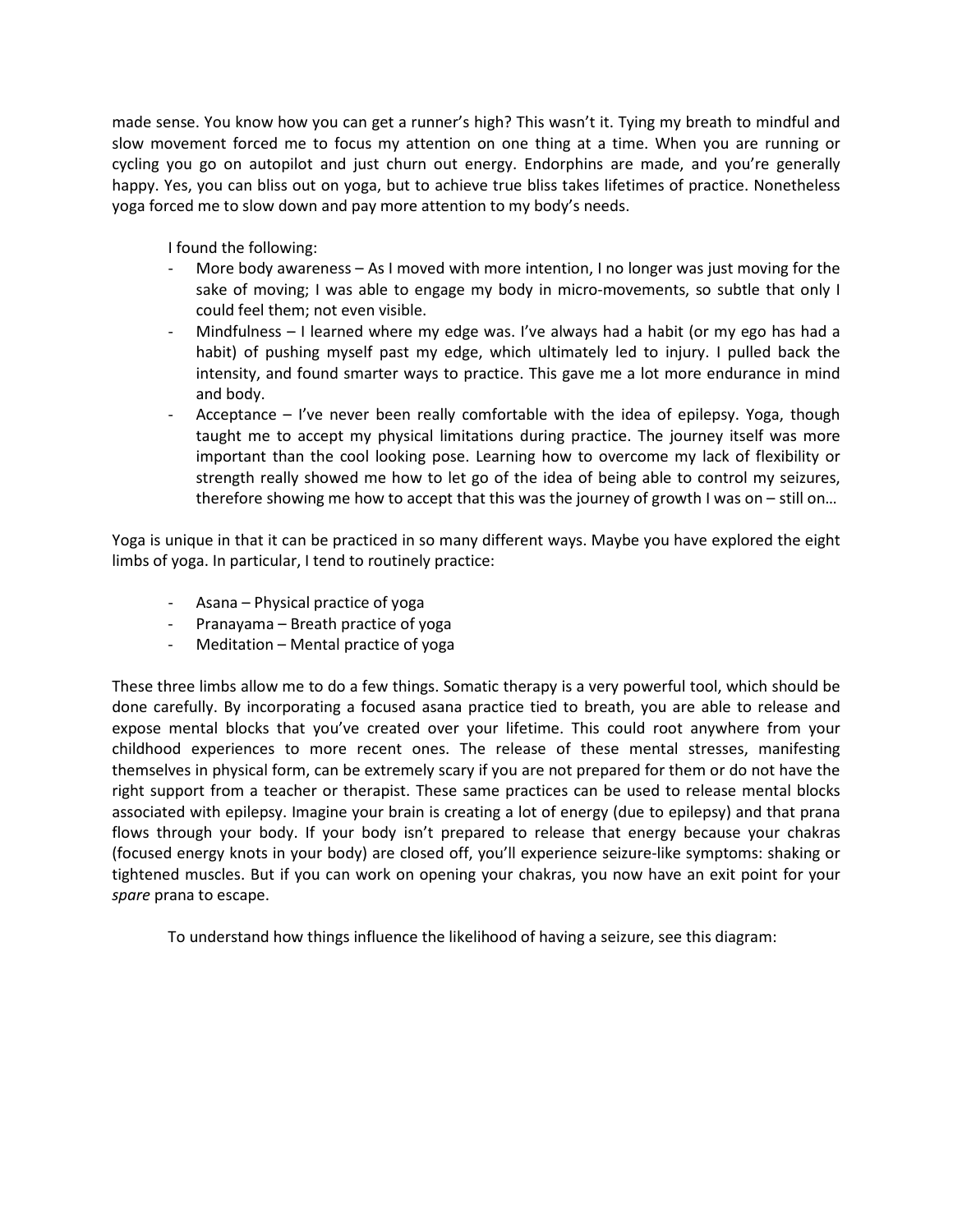

Note that this doesn't cover everything, but based on the activities you experience, your body's state moves up and down towards differing levels of risk. Keeping a healthy lifestyle will likely promote wellness around epilepsy – having fewer seizures. Practicing specific asana can accelerate the reduction of stress more than general exercise. And yoga is accessible to a wider demographic of the population as asana ranges from restorative to vigorous; plus, breathing and meditation are accessible to everyone. By having strong stress reducers like yoga, a healthy diet, and restful sleep, I have been able to reduce my medication dosage to barely anything. This is something that I've been able to work out with my neurologist. He confirms that if my current routine is suppressing seizures, there really doesn't need to be any adjustment in my pill regiment.

I also practice a daily meditation paired with pranayama. There are many scientific studies that have shown that meditation is a great way to rest your mind and allow your body to heal itself. This type of practice engages your parasympathetic nervous system (PNS: rest and digest) versus the sympathetic nervous system (SNS: fight or flight). When you are most at rest, your body has the available energy to repair the body.

When I meditate, I do the following:

- Focus on my object
- Subtle breathing
- Bringing awareness to both my physical body and my mental state (of distractions)

Through a consistent meditation practice, I can drop into my "object" of focus on demand. This is important for some of us, and here's why. Some epileptic students have a tell sign when they're about to have a seizure. If you are able to recognize that and immediately fall into your meditation object, putting your body in a PNS state, you'll likely reduce the severity of the seizure.

This practice for both me and my students is an evolving practice. There aren't any silver bullets out there to resolve our epileptic seizures, but I have also read that in certain cases, practitioners have been able to remove medication from their lives. A lot will ultimately depend on the severity of your epilepsy, understanding what triggers you have, and professional guidance from your doctor. I hope that this sheds some light on epilepsy and what it has been able to do for me and my own life. Perhaps this would inspire you or a loved one to consider yoga as a means to live differently…